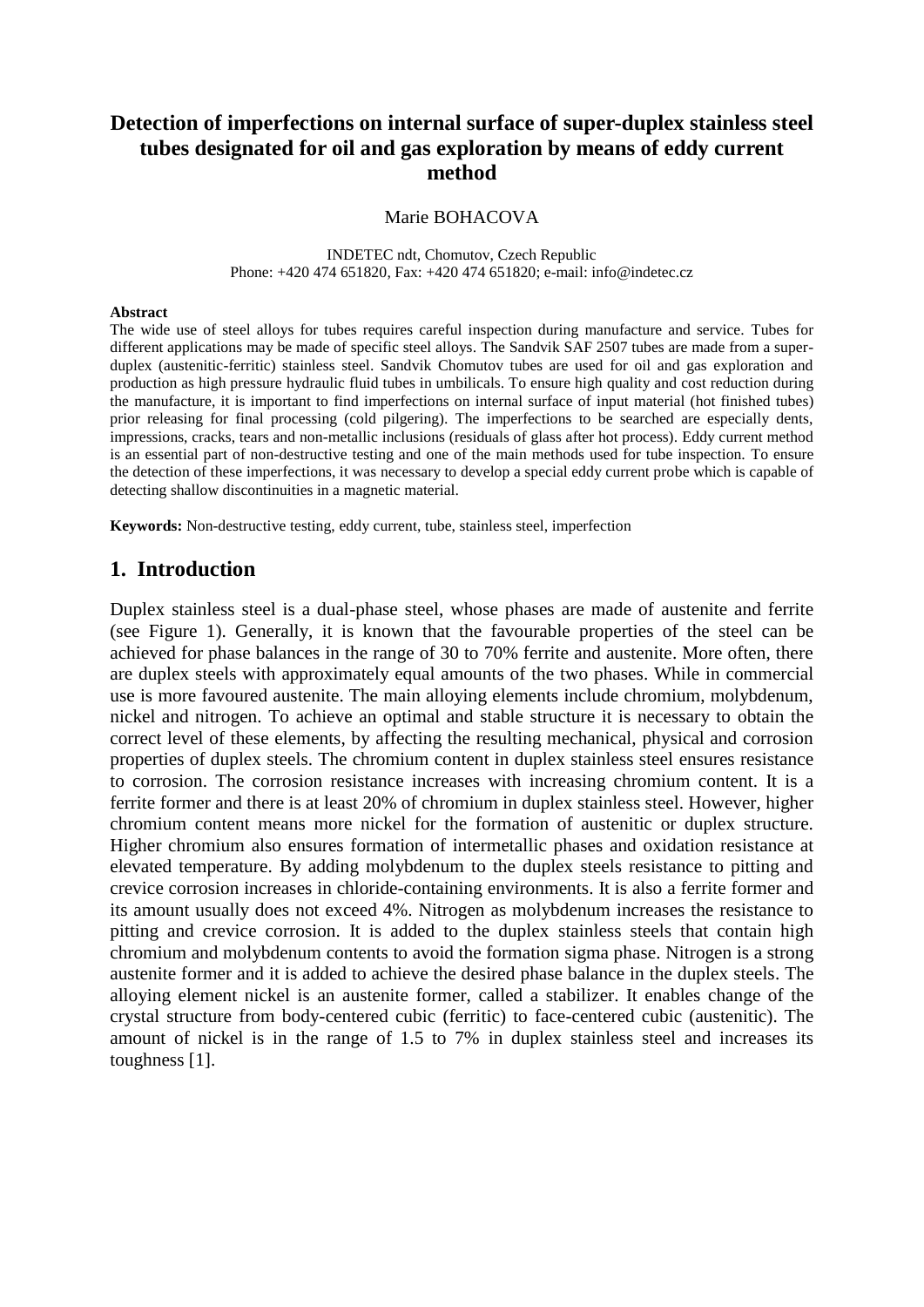

**Figure 1 Change of microstructure by increasing the nickel content in stainless steel [1]**

<span id="page-1-0"></span>The greatest advantage of duplex stainless steels is their resistance to various types of corrosion in different environments. Resistance to organic and inorganic acids (see [Figure 2\)](#page-1-1) may be comparable to, or even better than the highly alloyed austenitic stainless steel in certain concentration ranges. [Figure 2a](#page-1-1)) demonstrates that the duplex stainless steel 2507 does not show any deterioration in the steel structure. From [Figure 2b](#page-1-1)), it is apparent that the duplex stainless steel 2507 clearly overcomes the resistance of austenitic steels with high nickel content against to solutions containing up to 15% acid, and also has better resistance than type 316 and 317 [1].



<span id="page-1-1"></span>**Figure 2 Corrosion curves of duplex and austenitic stainless steels a) in boiling mixtures of 50% acetic acid, b) in nonaerated sulfuric acid, 0.1 mm/yr [1]**

The high chromium content and the presence of ferrite ensure caustic resistance. The pitting and crevice corrosion resistance is primarily determined by chromium, molybdenum and nitrogen. A parameter of resistance to pitting is the PRE (Pitting Resistance Equivalent). For duplex stainless steels the value of the PRE is dependent on both ferrite and austenite phases. [Figure 3](#page-1-2) shows a minimum value of PRE for duplex stainless steels.



**Figure 3 Minimum PRE values for the duplex stainless steel and some other alloys [2]**

<span id="page-1-2"></span>PRE values can be used to predict the behavior of the alloy in chloride environment. Next parameter is the critical pitting temperature CPT. The critical temperature can be determined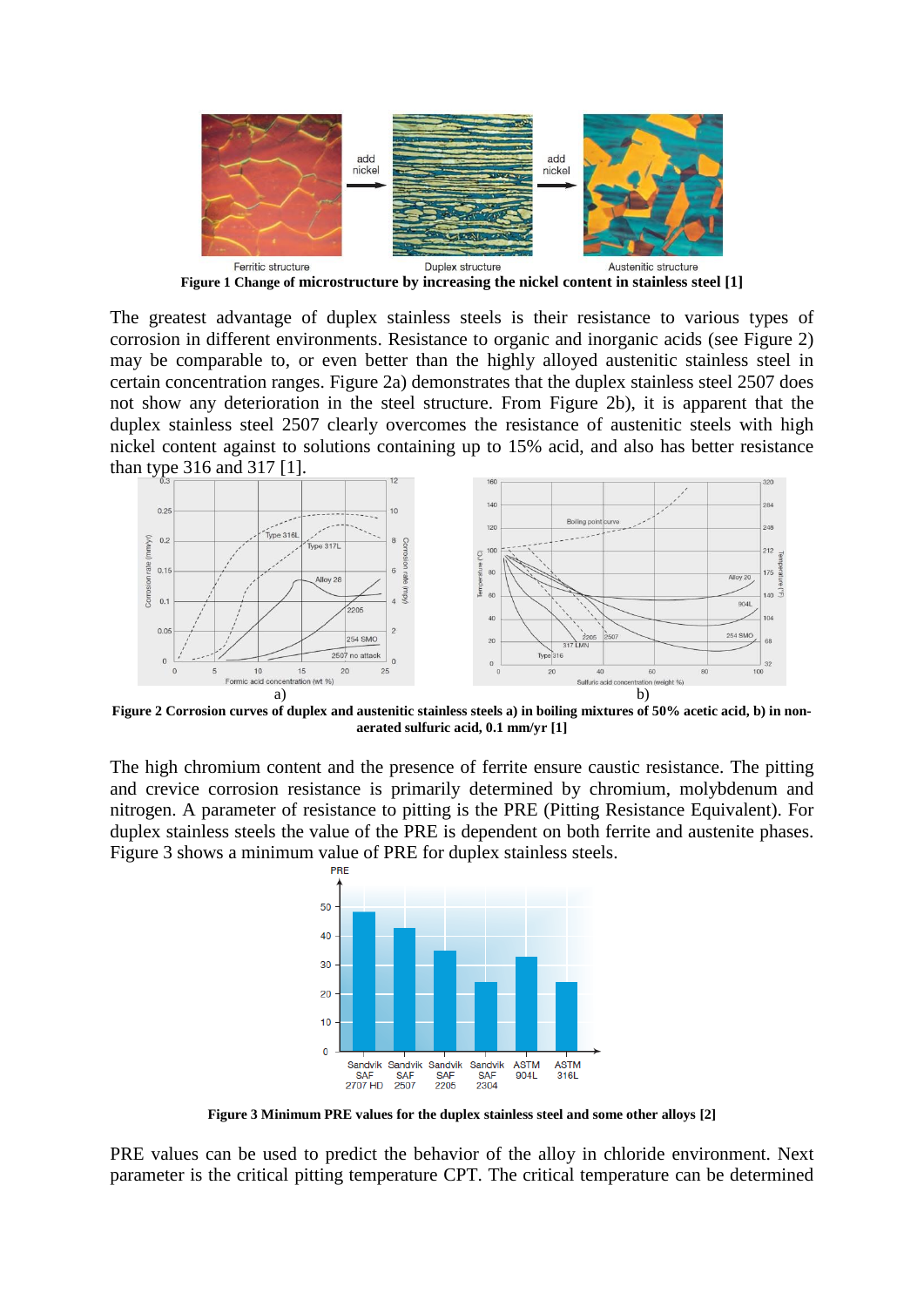by electromagnetic methods. These temperatures were determined in solutions of sodium chloride with the potential fixed at 600 mV relative to the saturated calomel electrode (SCE). This is a very high value comparable to the value occurring in chlorinated sea water. [Figure 4](#page-2-0) shows the critical pitting temperature CPT for each duplex and super-duplex stainless steel [2].



<span id="page-2-0"></span>**Figure 4 Critical pitting temperature CPT for Sandvik SAF 2707 HD, SAF 2507 and SAF 2205 a) in 3% NaCl solution with varying pH at +600 mV SCE, b) in various concentrations of NaCl at +600 mV SCE, neutral pH [2]**

Resistance to stress corrosion cracking (SCC) is one of the corrosion resistances. Duplex stainless steels are more resistant in chloride solutions than austenitic steel ASTM 304L and 316 at temperatures above  $60^{\circ}$ C. This can be seen in [Figure 5.](#page-2-1)



<span id="page-2-1"></span>**Figure 5 Stress corrosion cracking SCC resistance for Sandvik SAF 2707 HD, SAF 2507, SAF 2205 and SAF 2304 in oxygen-bearing neutral chloride solutions [2]**

Tubes made of super-duplex stainless steel Sandvik SAF 2507 are characterized by excellent resistance to stress corrosion cracking (SCC) in chloride-bearing environments and to pitting, crevice and fatigue corrosion. They are characterized by high mechanical strength, physical properties that offer design advantages and good weldability. Chemical composition of SAF 2507 is described in the following [Table 1.](#page-2-2)

<span id="page-2-2"></span>

|                              | $\sim \cdot$                                              | TATT<br>-----                 |                                       |                                                  | ັ | . | <b>Mo</b><br>- - - - |     |
|------------------------------|-----------------------------------------------------------|-------------------------------|---------------------------------------|--------------------------------------------------|---|---|----------------------|-----|
| $\sim$ 0.020<br><u>v.v.v</u> | $\mathsf{v} \cdot \mathsf{v}$<br>$\overline{\phantom{0}}$ | .<br>$\overline{\phantom{0}}$ | $\bigcap_{n\in\mathbb{N}}$<br>.v<br>— | $\sim$ $\sim$ $\sim$<br>$\overline{\phantom{0}}$ | ∼ |   |                      | ∪.J |

**Table 1 Chemical composition (nominal) in % [3]**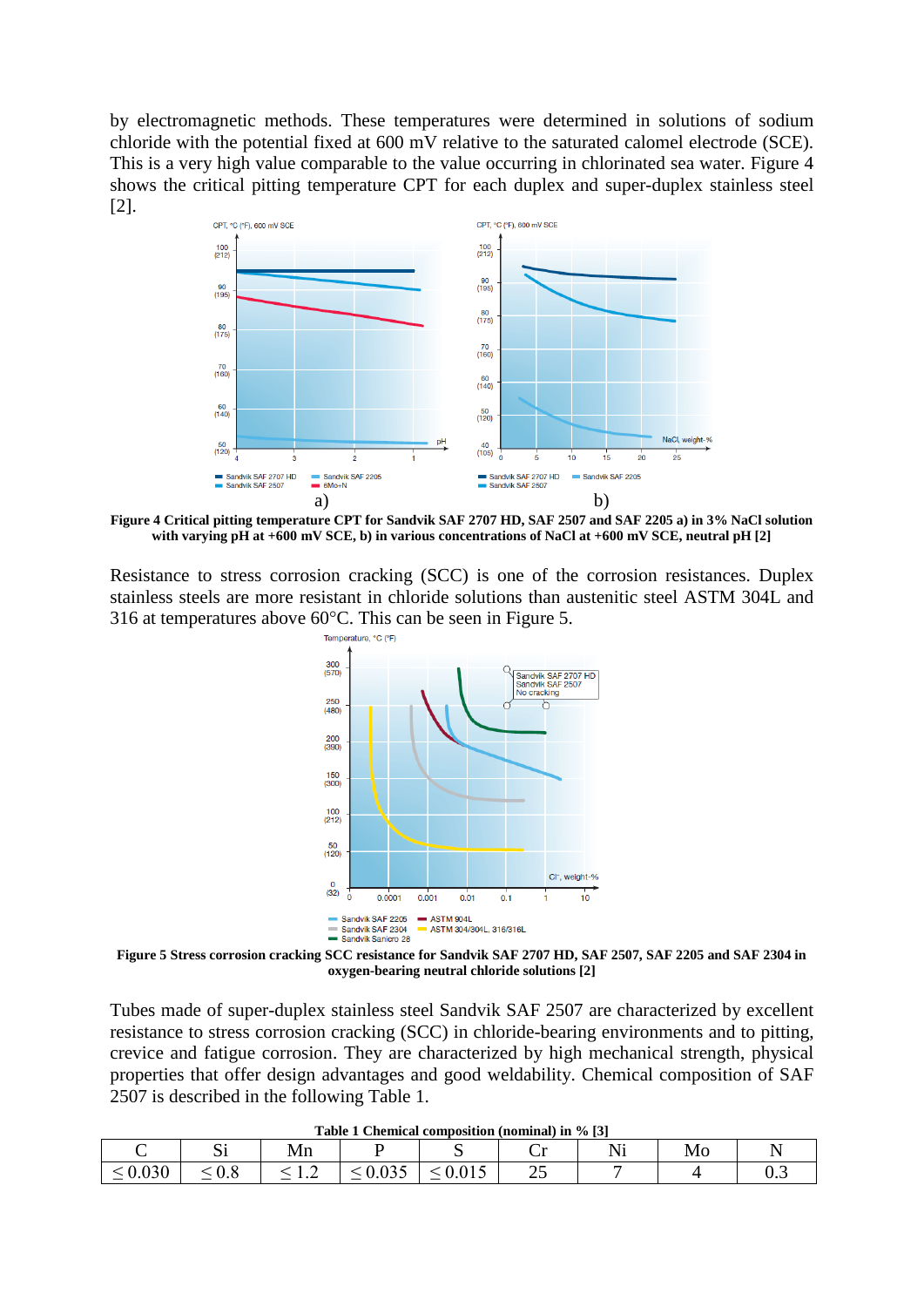From this super-duplex stainless steel can be produced not only seamless and welded tubes and pipes, but also fittings, flanges, wire and covered electrodes, plates, sheets, bar steel, forgings and castings. Typical application of these tubes includes oil and gas exploration in chloride-containing environments. This is especially sea water, where the tubes are used for subsea oil and gas extraction as high pressure hydraulic fluid tubes in umbilicals (see [Figure](#page-3-0)  [6\)](#page-3-0). Other applications of super-duplex stainless steel are cooling systems using seawater and salt evaporation, various desalination plants and geothermal wells, oil refining, petrochemical processing, pulp and paper production, chemical processing and mechanical components that require high strength.



**Figure 6 a) Umbilical tubes [4], b) pipelines in the seabed [5], c) pipeline cross-section [6]**

## <span id="page-3-0"></span>**2. Task**

The main task was to find imperfections on internal surface of input material (hot finished tubes) prior releasing for final processing (cold pilgering). Defects to be detected are dents, impressions, cracks, tears and non-metallic inclusions (residuals of glass). Thirteen tubes of Ø73 x 8 mm and Ø73 x 9 mm were subjected to visual and ultrasonic inspection. Several imperfections especially hollow and linear defects were indicated by visual inspection (see [Figure 7](#page-3-1) and [Figure 8\)](#page-4-0). There were registered indications only in four specimens by ultrasonic inspection. These four specimens were submitted to eddy current inspection. To ensure the detection of these defects, it was necessary to develop a special eddy current probe, which is able to detect very shallow imperfections.

<span id="page-3-1"></span>





**Figure 7 Indications detected by visual inspection using videoscope – specimen 1 and 2 [7]**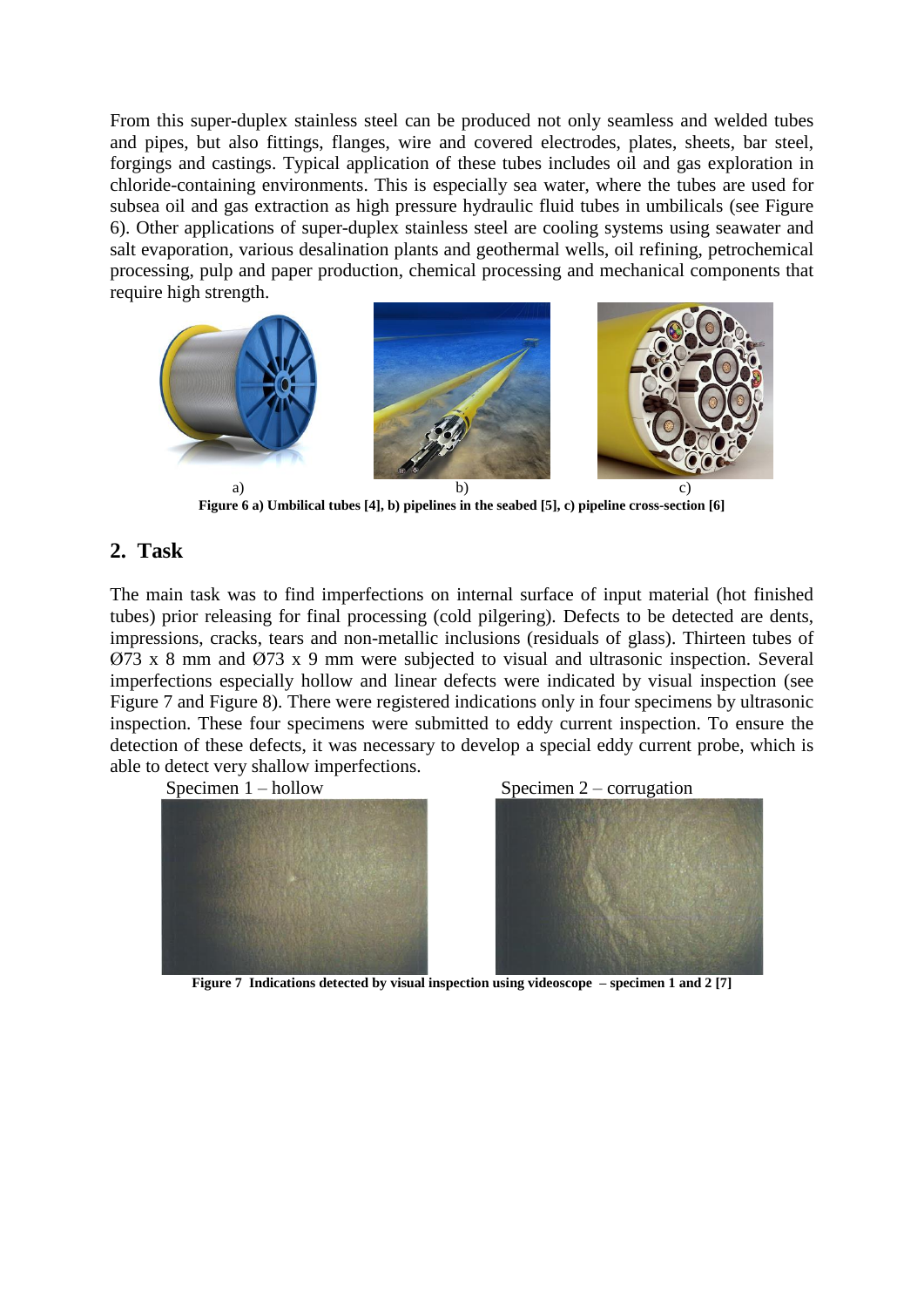

**Figure 8 Indications detected by visual inspection using videoscope – specimen 3 and 4 [7]**

# <span id="page-4-0"></span>**3. Design of eddy current probe**

The inspection of ferromagnetic tubes can be performed using various testing techniques. These three techniques are the most used in practice: external encircling probe with additional magnetization, internal magnetic bias encircling probe, called BIAS probe and finally rotary probe. The eddy current inspection of super-duplex steels is difficult due to chemical composition and structure. This is caused by the movement of the probe in the tube creating a noise of the structure. The cause of this noise is ferromagnetic component, which significantly affects the inspection result. This noise can be partially eliminated by magnetizing the tube, but for practical purposes this method is more expensive and time consuming than using the probe without magnetic bias.

The rotary technique was chosen as a basic requirement to develop a probe for reasonable financial cost for development and inspection, and which will be able to detect shallow surface defects on the internal surface. Special rotary probe consists of a multi-differential coil of size Ø1 mm x 3 mm. The probe operates in the frequency range from 250 kHz to 1 MHz. This is a transducer with reduced lift-off. The manual test equipment bearing the transducer is shown in [Figure 9.](#page-4-1)



**Figure 9 Manual test equipment with transducer**

<span id="page-4-1"></span>Setting the inspection parameters for the specimens was performed on a reference standard (see [Figure 10\)](#page-5-0) which is made of the same super-duplex stainless steel SAF 2507. The tube dimension is 63.5 x 5.5 mm. The reference standard contains two notches (longitudinal and transversal) of dimension  $0.275 \times 1.0 \times 12.5 \text{ mm}$  (D x W x L). The individual eddy current responses to the notches are shown in [Figure 10](#page-5-0) (right). The second reference standard (tube) of thickness 5.5 mm contains through holes. Setting of parameters was performed on the two holes of  $\varnothing$ 1 mm and  $\varnothing$ 3 mm. The individual eddy current responses to the holes are shown in [Figure 11](#page-5-1) (right).

The individual eddy current responses to imperfections occurring in the specimens 1 to 4 are shown in [Table 2.](#page-5-2) Signal to noise ratio of at least 2:1 or even better is almost at all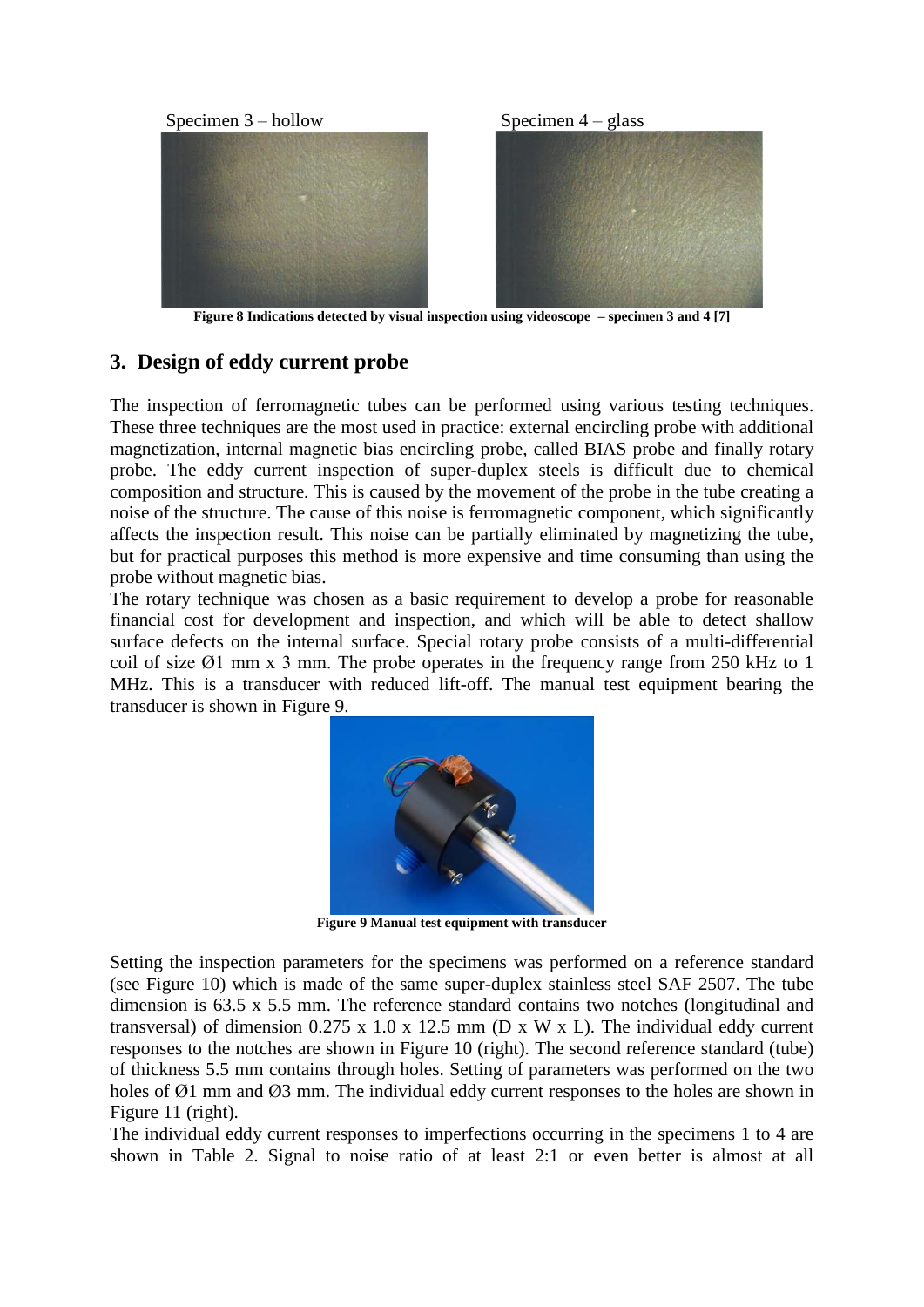imperfections. Eddy current response does not expressive at specimen 3. Thus, this size of hollow would probably be overlooked by automatic rotary system.

<span id="page-5-0"></span>

**Figure 11 Reference standard with the through holes** 

<span id="page-5-2"></span><span id="page-5-1"></span>

|  |  | Table 2 Eddy current responses to the imperfections in the tubes of super duplex steel SAF 2507 |
|--|--|-------------------------------------------------------------------------------------------------|
|  |  |                                                                                                 |

| Title      |        | Type of imperfection   Eddy current response |                        |
|------------|--------|----------------------------------------------|------------------------|
| Specimen 1 | Hollow |                                              |                        |
|            |        | NULL                                         | <b>FREQ</b><br>600 KHZ |
|            |        | <b>ERASE</b>                                 | ANGLE<br>215.0         |
|            |        | LOG/<br><b>ENTER</b>                         | GAIN                   |
|            |        | FREEZE                                       | H GAIN<br>60.0 dB      |
|            |        | PRINT                                        | V GAIN<br>60.0 dB      |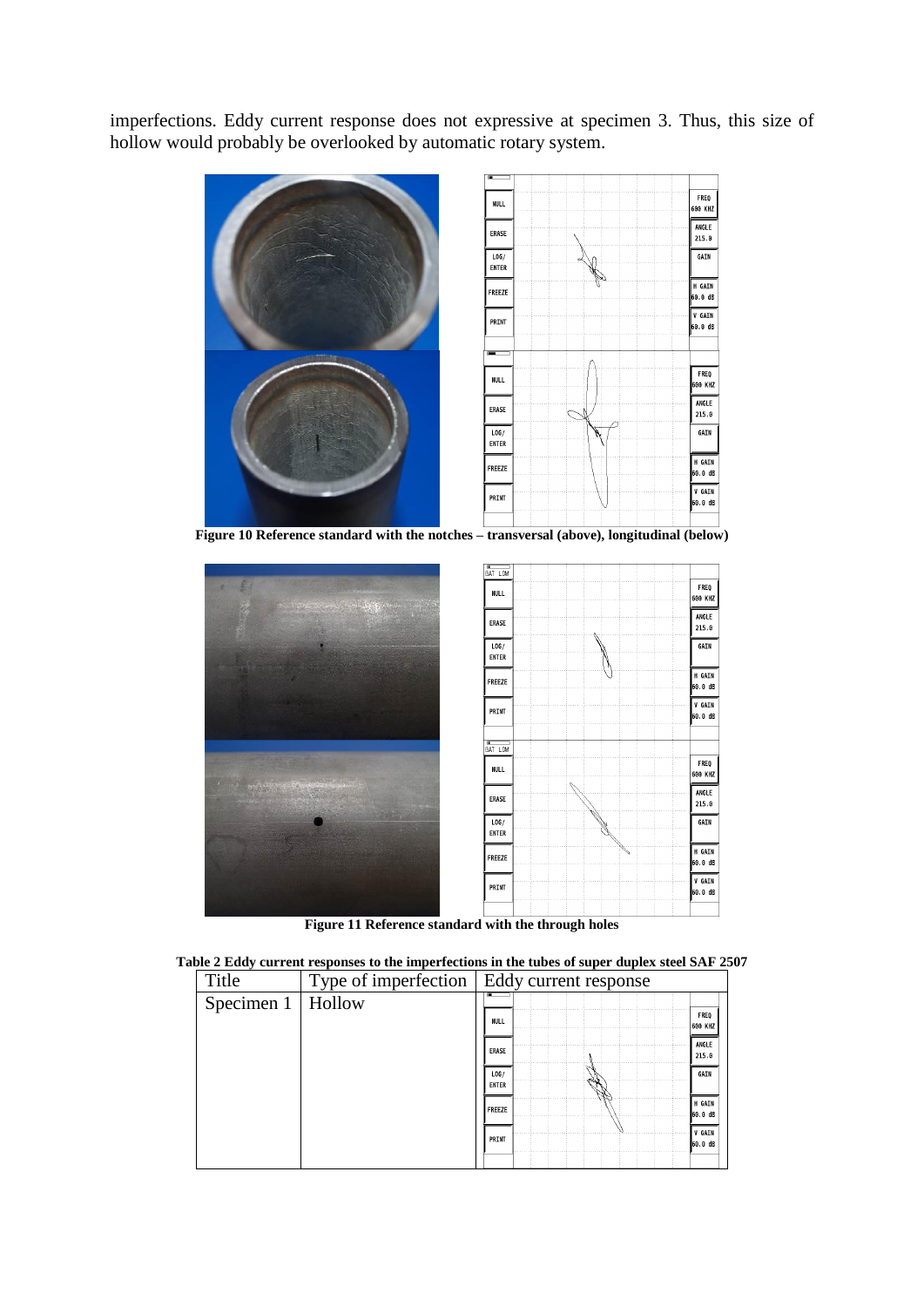

# **4. Summary**

The SAF 2507 tubes made of super-duplex stainless steel have excellent resistance to various types of corrosion (pitting, crevice, fatigue, stress corrosion cracking) in highly corrosive environments containing chlorides such as sea water. These tubes are used for subsea oil and gas extraction as high pressure hydraulic fluid tubes in umbilicals. The aim was to design a reliable inspection system that would be able to detect imperfections in hot finished tubes already in production. The undesirable defects include non-metallic inclusions in the form of